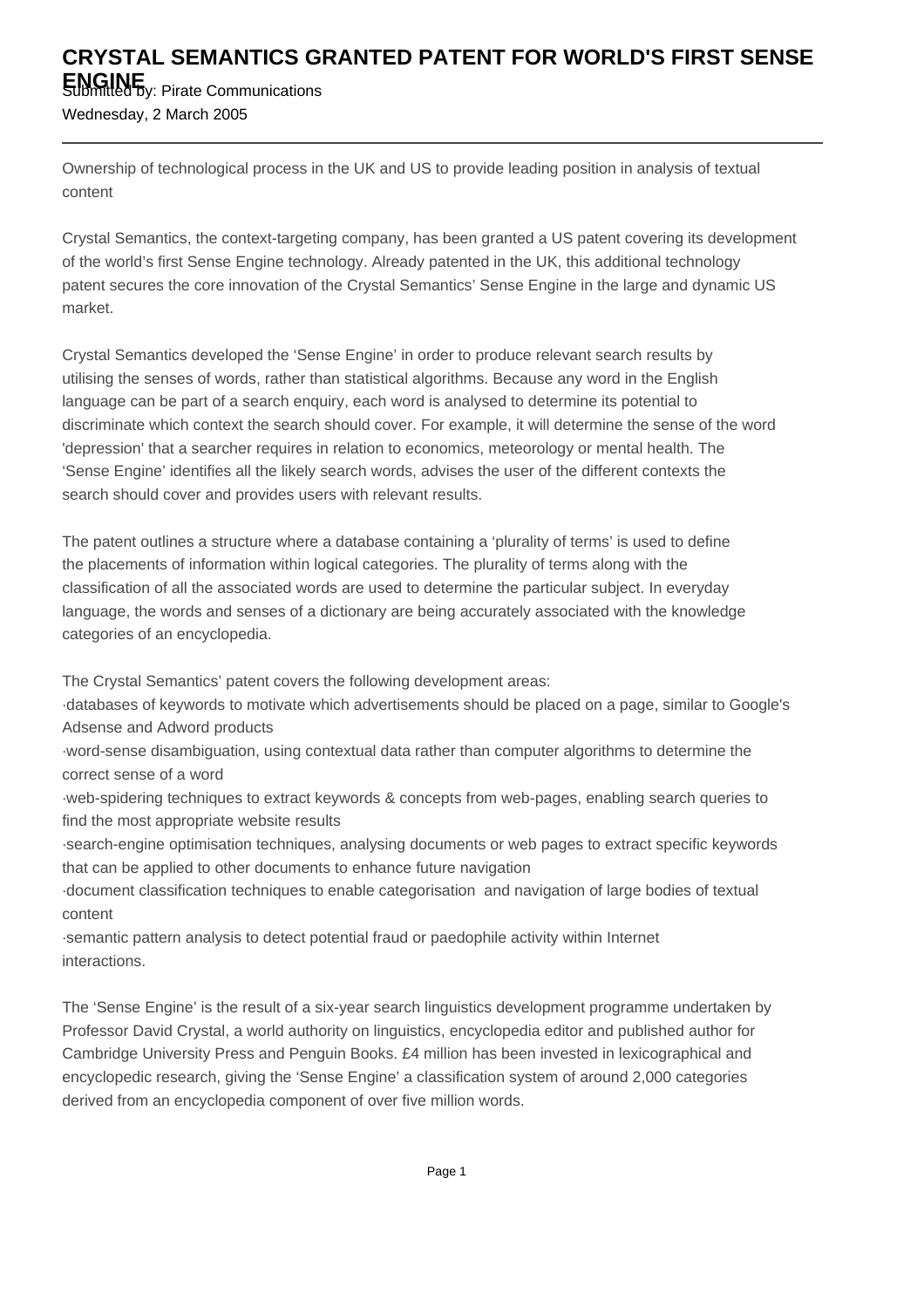Crystal Semantics' patent was filed in 1999, a time when the technology was focused upon the classification and categorisation of documents, spell checking and refining keywords as part of a search query. Since then, a continuance has been filed with the U.S. Patent Office to define Crystal Semantics' new application areas of contextual advertising, search and navigation, categorisation, and e-commerce.

Ian Saunders, managing director at Crystal Semantics said: "Crystal Semantics provides a semantic analysis of the senses and diverse meanings of words that not only enhances search and navigation, but provides a unique and valuable method for marketers to target relevant ads at consumers.

"Furthermore, this patent will have an impact on the industry as up to now analysts have suggested that our approach was too labour intensive, would not scale and just could not be done. Crystal Semantics has proved that this is not the case and in doing so, will bring about a new era in context targeting"

To find out more about Crystal Semantics, visit www.crystalsemantics.com.

## -ENDS-

About Crystal Semantics (www.crystalsemantics.com)

Crystal Semantics has developed Textonomy, the first Sense Engine to deliver significantly more accurate and powerful Internet search and contextual results. By applying human "senses" and concepts that current algorithms, semantic systems and other statistical techniques cannot match, Textonomy uniquely uses human linguistic intuition, tapping into the semantic relationships between words and the contexts in which they occur. The Textonomy suite of products includes solutions for search and navigation, e-commerce and contextual advertising.

Based in Holyhead, UK, Crystal Semantics is a division of Crystal Reference Systems Limited – a context targeting company. The company was founded in 2001 by Professor David Crystal, a world authority in linguistics, and managing director, Ian Saunders. It has provided online content for many major publishers including Penguin Books, A&E Television Networks and Webster Publishing and is one of the fastest growing online content publishers in Europe.

Further information

UK & Europe Alex Crawshaw / David Pincott / Kate Bonner, Pirate Communications

tel: +44 20 7297 3350

alex@piratecomms.com / david@piratecomms.com / kate@piratecomms.com

US